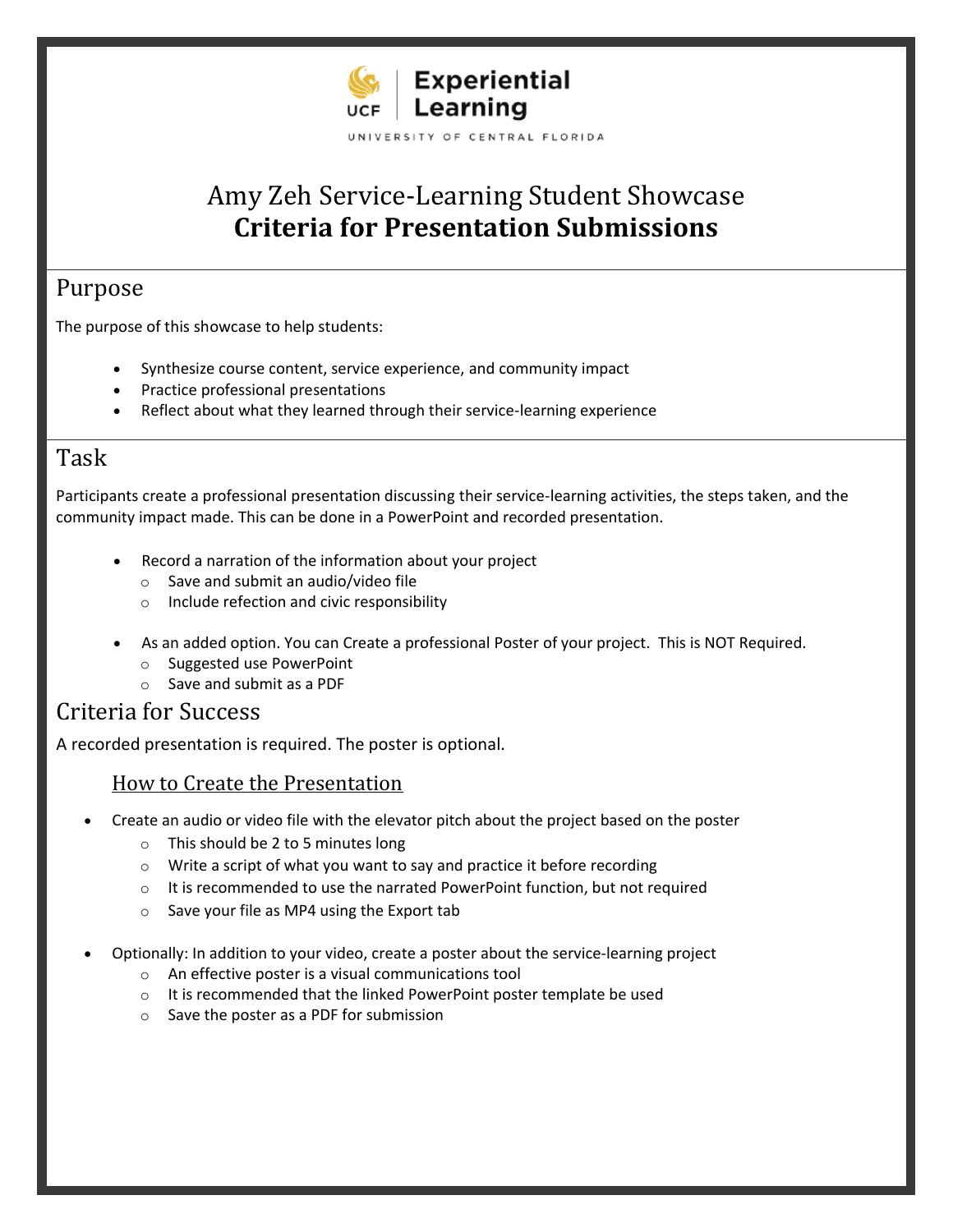### What to Include

- Suggested Sections
	- o **Abstract:** Summary of the service-learning project; highlight activities and community partners
	- o **Course Connection:** What did you learn in class that connects?
	- o **Community Impact:** What changed as a result of you project?
	- o **Reflection:** Briefly indicate what you learned
	- o **Acknowledgments:** List of people/places to thank
	- o **References:** Citations
- Suggestions for audio/video recording
	- o Briefly describe what you did with your project
	- o Spend a significant time describing what your learned
	- o Use music. It will add an emotional connection to your project
	- $\circ$  If you have a group submission it is suggested at all members have a speaking part

| Category                            | Description                                                                                                                                                                                                                                                                                                                                    | Questions to ask yourself                                                                                                                                                                                                                                                                                                                                                                                                                                                       |
|-------------------------------------|------------------------------------------------------------------------------------------------------------------------------------------------------------------------------------------------------------------------------------------------------------------------------------------------------------------------------------------------|---------------------------------------------------------------------------------------------------------------------------------------------------------------------------------------------------------------------------------------------------------------------------------------------------------------------------------------------------------------------------------------------------------------------------------------------------------------------------------|
| Presentation<br>Design<br>Elements: | Clarity, organization, references,<br>impact, intellectual stimulation,<br>interest, and creativity                                                                                                                                                                                                                                            | Does my poster look professional? Is it well organized and<br>easy to follow? Have I used too many words or small fonts?<br>Is my poster aesthetically pleasing? Have I included images,<br>charts, and/or graphics? Have I included your properly<br>formatted references (intext citations, reference list, and to<br>cite images)? Do my references represent a wide range of<br>quality and trusted information? Would including music<br>help my audio/video presentation? |
| Pedagogical<br>Value:               | Apparent pedagogical value of the<br>project; the degree to which the<br>project is clearly integrated into the<br>course or advances the course<br>objectives.                                                                                                                                                                                | How were the objectives from my syllabus connected to my<br>project? Did I state this on my poster? How did my project<br>relate to my course? What concepts did we discuss or read<br>in class that apply to the social issue addressed by my<br>project?                                                                                                                                                                                                                      |
| Community<br>Impact:                | Value of the project to the agency or<br>to the larger community                                                                                                                                                                                                                                                                               | How well did I explain my community impact? Did I include<br>the number of people (or animals, or trees, etc.) impacted<br>by my project? Why did the community want this project to<br>be completed? What capacity did it help them build? Why<br>was this project important?                                                                                                                                                                                                  |
| Reflectivity:                       | Clearly articulate what was learned<br>and how that learning will inform<br>their future relationships in the<br>community.<br>Intentional reflection must take<br>place in order to thoughtfully<br>connect the service-learning<br>experience with the assigned<br>coursework-reflection is what<br>transforms experiences into<br>learning. | Did I include an example or explanation of my/our self-<br>reflections? What evidence is there of structured reflection?<br>How did my involvement in the project foster my sense of<br>civic responsibility? Am I better citizen as a result of this<br>Service-Learning project? If so, How?                                                                                                                                                                                  |

# **Judging Criteria**

(make sure you cover these points on your poster)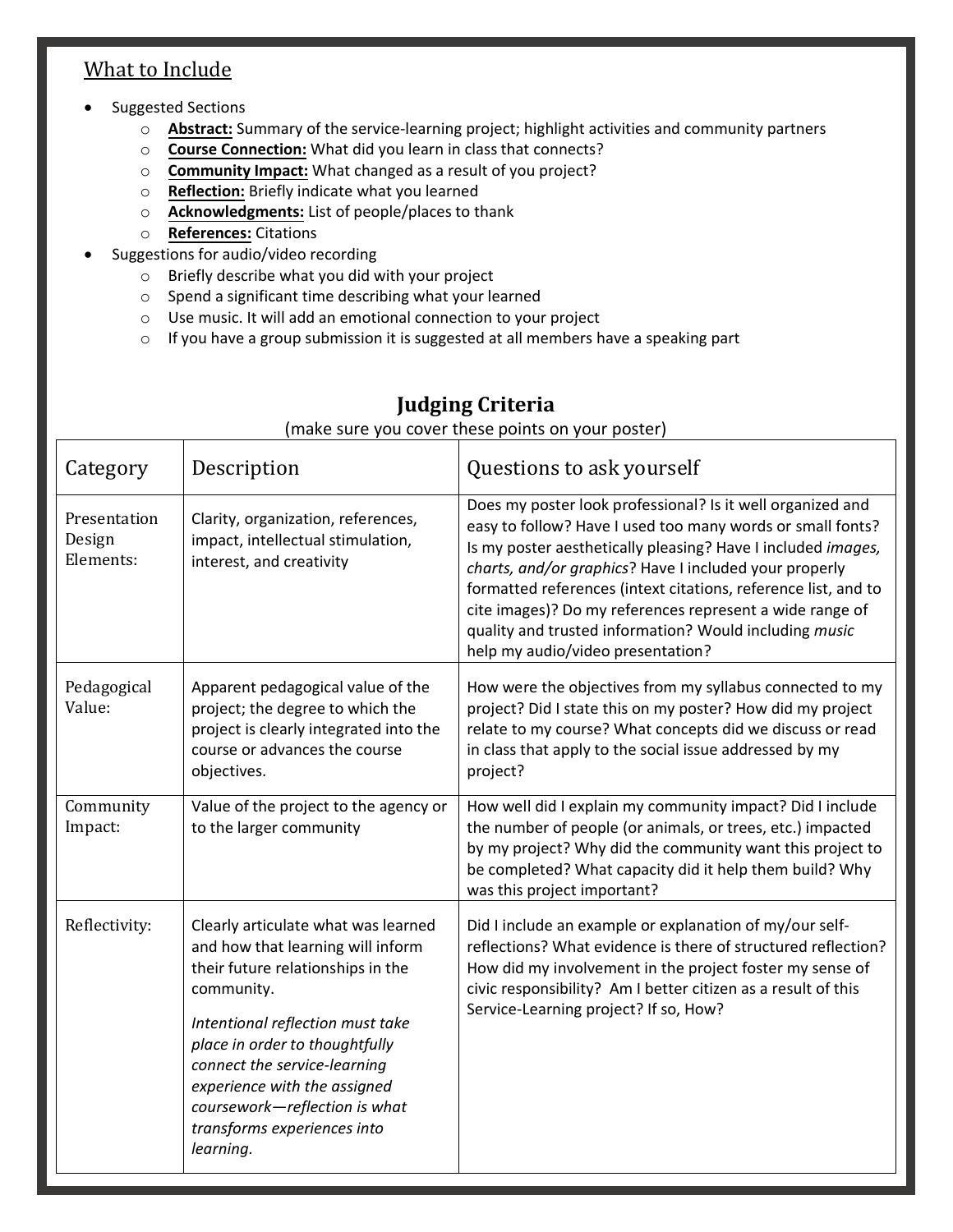### Finishing Touch Guidelines Before Submission

- Before submitting your video, **watch it** in its entirety to make sure there are no glitches or technical issues
- Quantify achievements and activities whenever possible
- Add citations when required to avoid plagiarism. APA Suggested.
	- o This may be added on your page as text or a uploaded document. Its does not need to be included in the video.
- Remains consistent with color, font, and branding throughout the presentation
- Remember this is about learning. No one expects your project, poster, or presentation to be perfect. We are here to celebrate your accomplishments! Have some fun with this!

# How to Submit

You will post your submission on the Amy Zeh Service-Learning Student Showcase Canvas Instructure course.

- To make the event accessible to community partners and others outside of UCF, the event will be accessed through a Canvas Instructure course (not UCF Webcourses).
- Please self-enroll in the course. The link will be posted on this page URL: <https://academicsuccess.ucf.edu/explearning/students/service-learning/>
- **(Note: If you enroll in the course before it is published, you will not be able to see it on your dashboard)**

#### Presentation Page

Find your Service-Learning Project page by opening the "Modules" tab in the righthand menu and clicking on the page with your project title.

It will look like this:

| <b>View All Pages</b>             |  | Published |
|-----------------------------------|--|-----------|
| Your Name Here                    |  |           |
| [Embed PDF of your poster here.]  |  |           |
| <b>Full Name:</b>                 |  |           |
| <b>Zoom Link:</b>                 |  |           |
| *Email:<br><b>Faculty Mentor:</b> |  |           |
| <b>Department:</b>                |  |           |
|                                   |  |           |
| ◆ Previous                        |  |           |

#### Set up your page

- 1. Hit the "Edit" button in the top-left of your page
- 2. Upload & Embed Your Video and (optional) Poster as a PDF on this page
	- $\circ$  [Follow this step-by-step guide to upload your poster to your page as a PDF.](https://community.canvaslms.com/t5/Student-Guide/How-do-I-upload-a-PDF-to-a-page-in-a-group/ta-p/347)
	- $\circ$  We require all participants to load their posters as PDF files so that the posters are accessible and can be read by screen-readers. If you have trouble with the below instructions, please reach out to our office for additional support.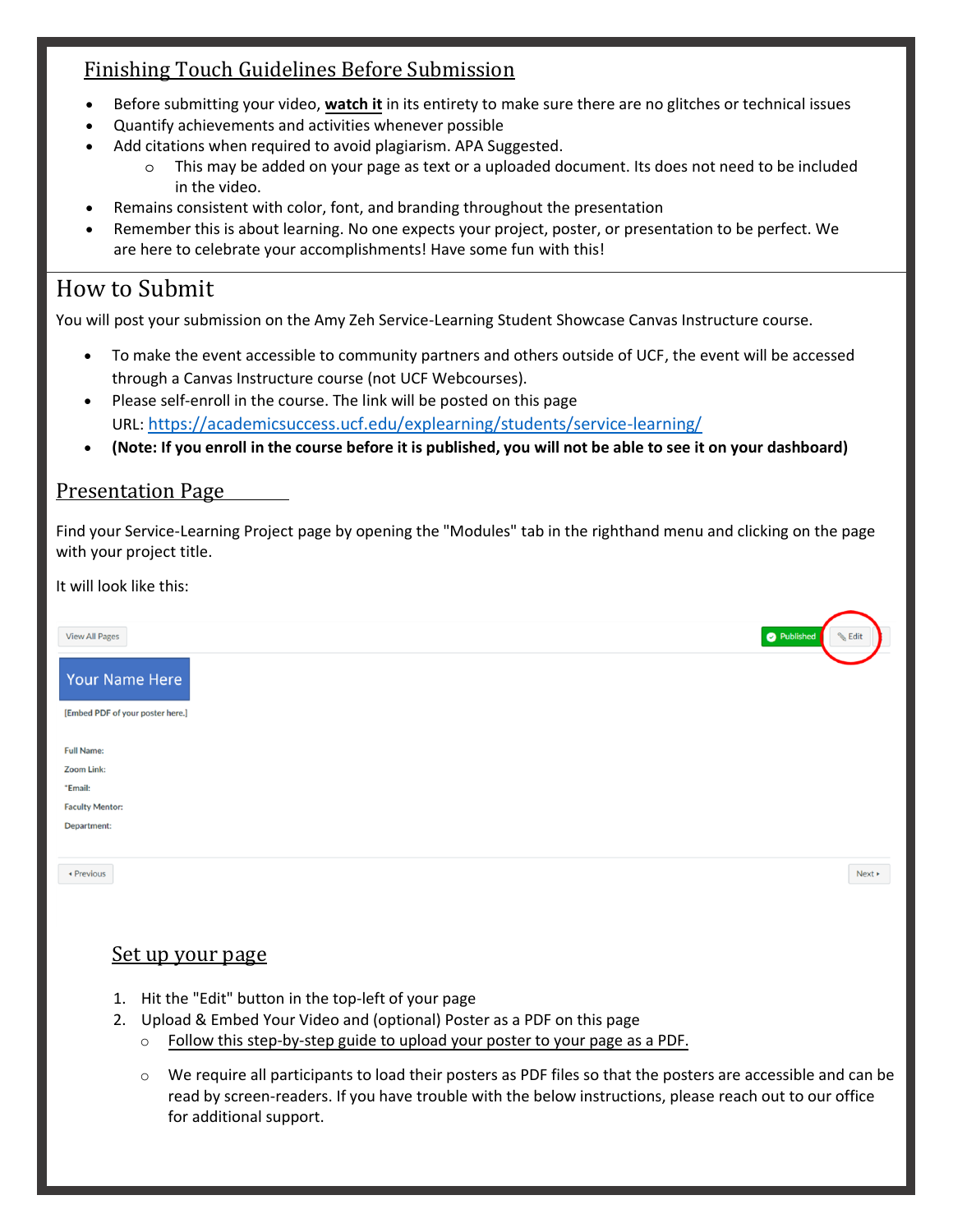3. Right-click on the link in your page and select "Link Options" then "Preview inline" and make sure the "Expand preview by default" box is checked.





- 5. Add your name and group members full names (if applicable), the course name (including prefix and number), and the faculty member's name to the bottom of your page.
- 6. Feel free to add additional relevant recourses. Judges like to see the Syllabus for your course. It's recommended to include this as a PDF. You might include you citations or logos for your service site.
- 7. Click the save button after the page is fully updated.



# Awards

Judges will review presentations during the last week of classes. Your page must be update by the given deadline.

### For Group Presentations

- You will need to know the correct spelling of each group members name, their UCF ID number (7 digit), and the name of your group/team
- All correspondence will go to the person who submitted the application
- Any award will be shared equally by listed members of the group who are eligible to receive an award